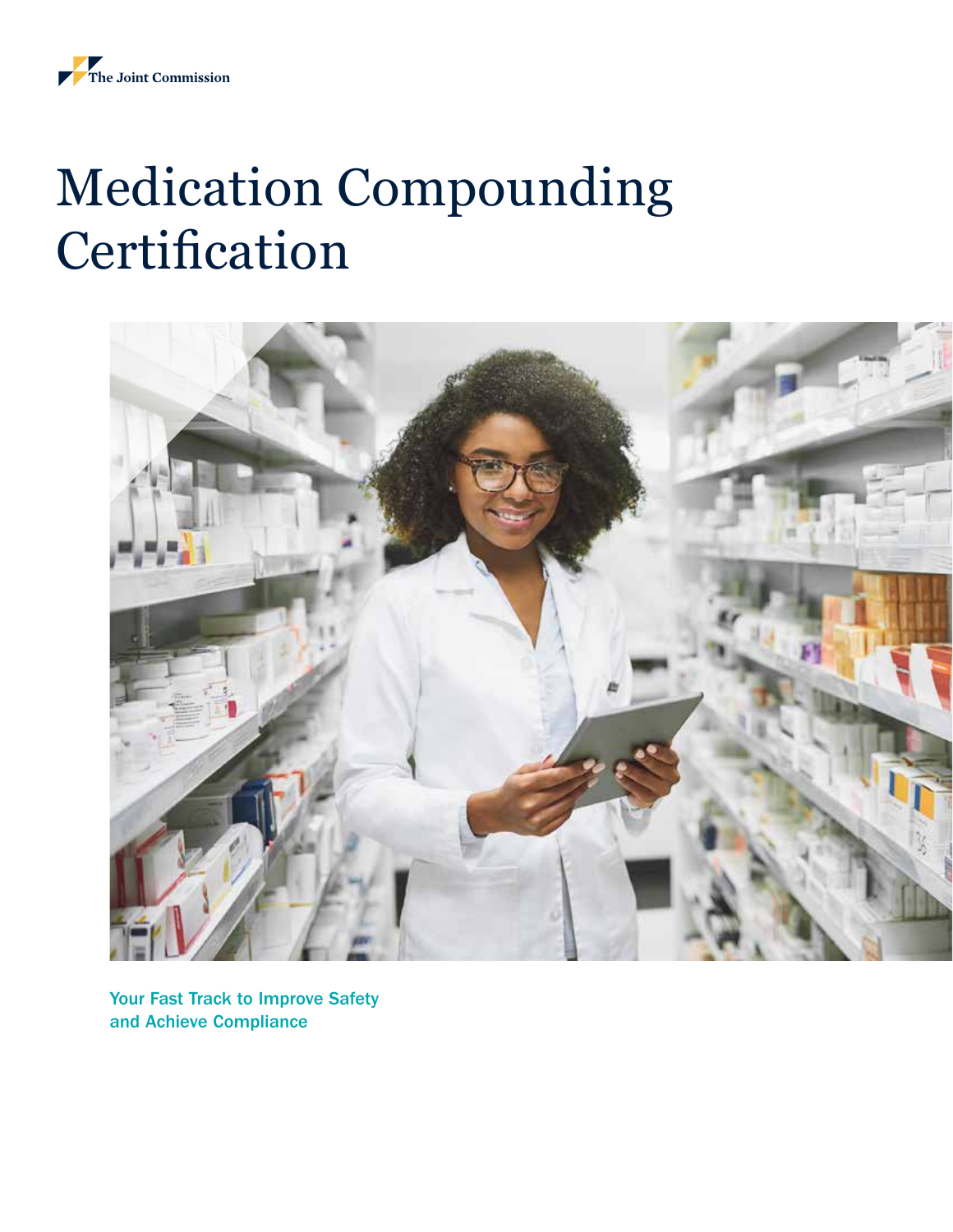## Scrutinized more than ever, medication compounding adds to an organization's risk for potentially harming patients, staff, and the environment.

Recently implemented by Michigan (see next page), many state pharmacy boards are considering mandatory certification for medication compounding as an objective validation of USP General Chapter <797> standards-driven performance. In addition, several other states have passed laws requiring pharmacies performing sterile compounding pharmaceuticals to be in compliance with USP General Chapter <797>. In response, The Joint Commission now offers its Medication Compounding Certification to help compounding pharmacies achieve optimal safety and high reliability in compounding practices.

This new certification recognizes organizations that demonstrate excellence through compliance with Joint Commission standards for medication compounding founded on the United States Pharmacopeial Convention (USP) standards. The certification keeps pace with the latest technology and provides an independent evaluation and validation of compliance with:

- USP General Chapter <797> (process, testing, and verification of compounded
	- sterile preparations, including recent updates)
- USP General Chapter <795> (nonsterile preparations)
- New! USP General Chapter <800> (practice and quality standards for hazardous drugs) to be implemented by January 1, 2019

The certification was developed using input from expert pharmacists having specific expertise in sterile and nonsterile compounding.

#### **The Risks of Compounding**

Pew's Drug Safety Project identified over 25 reported compounding errors or potential errors associated with 1,076 adverse events, including 90 deaths, since 2001.

The Pew Charitable Trusts, Drug Safety Project, October 14, 2015



#### **How Your Organization Benefits**

- Reduce risk and harm
- Help ensure USP compliance
- Discover and remedy hidden gaps in policies and procedures
- Engage staff in improvements
- Access to The Joint Commission's Leading Practices Library
- Receive the world's most recognized "seal of approval"



## The Gold Seal of Approval<sup>®</sup>

For more than 60 years, the name "The Joint Commission" has been synonymous with quality, safety, and performance improvement. Our standards are recognized as the most rigorous in the industry, our surveyors and reviewers are some of the most knowledgeable in their field, and our accredited and certified organizations rank among the top in their markets. No other "seal of approval" is as widely recognized by peers, payors, insurers, and the public as The Joint Commission Gold Seal of Approval. The Joint Commission is committed to continuously improving the quality and safety of care provided to the public.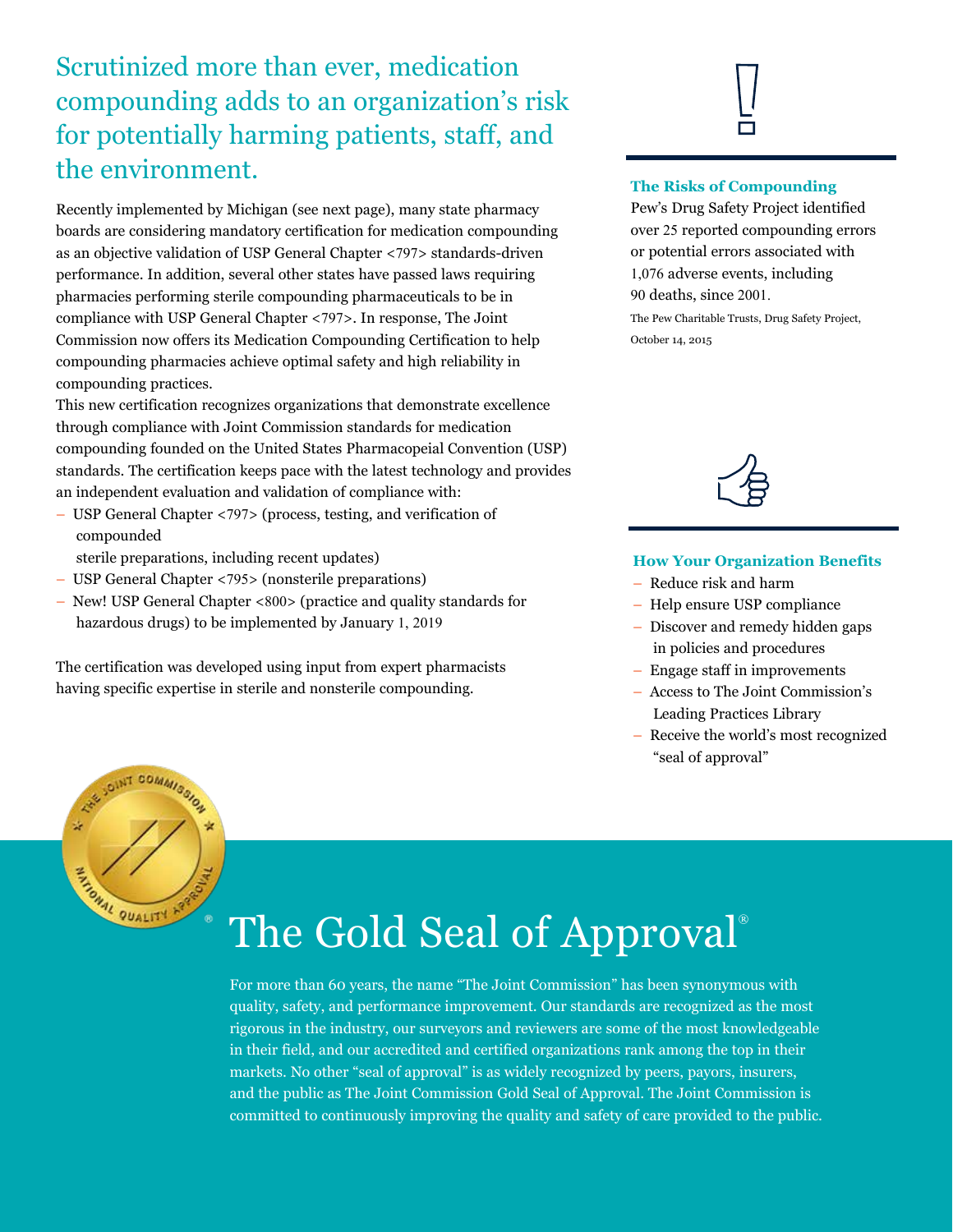

### Eligibility

Compounding pharmacies that provide sterile and nonsterile compounding services are eligible to apply for certification. An earned certification is good for two years. You do not need to be a Joint Commission-accredited organization to obtain this certification.

#### Learning-Based Reviews Drive Improvements

Risks and standards compliance are assessed during an onsite review conducted by pharmacists with specific training and experience in evaluating USP compliance. Reviewers establish a positive learning environment, using individual and system tracers to evaluate processes, personnel training, and facility design. The Joint Commission's Survey Analysis for Evaluating Risk (SAFER™) approach helps organizations not only identify risks but prioritize and focus on corrective actions. Teams are provided with evidence-based practices they can emulate to achieve compliance and improve performance. The review's duration depends on the number of locations conducting sterile compounding services within the organization; one to two days is typical for most pharmacies.



#### **80+ Michigan Organizations Achieve Medication Compounding Certification**

The Michigan Compounding Pharmacy Law of 2014 requires that licensed pharmacies performing compounding services for sterile pharmaceuticals must obtain accreditation. In response, the Michigan Board of Pharmacy approved The Joint Commission Medication Compounding Certification and eligible pharmacies to maintain their certifications.

#### How to Get Started

- **1.** Get a 90 day trial of the standards by visiting our website. The standards of this certification program are aligned with the USP standards. Meeting these standards can help show your patients that you are providing quality compounded medications.
- **2.** Conduct a gap analysis. Whether you have internal resources to conduct an assessment, or are looking for an external objective view, this is an important step in gauging compliance and priorities.
- **3.** Contact us to apply or visit our website [https://www.jointcommission.org/](https://www.jointcommission.org/certification/mdccert.aspx) [certification/mdccert.aspx.](https://www.jointcommission.org/certification/mdccert.aspx)

### **Focus Areas for High Performance**

- + Planning
- + Selection and procurement
- + Storage
- + Ordering and transcribing
- + Preparation and dispensing
- + Monitoring and evaluation